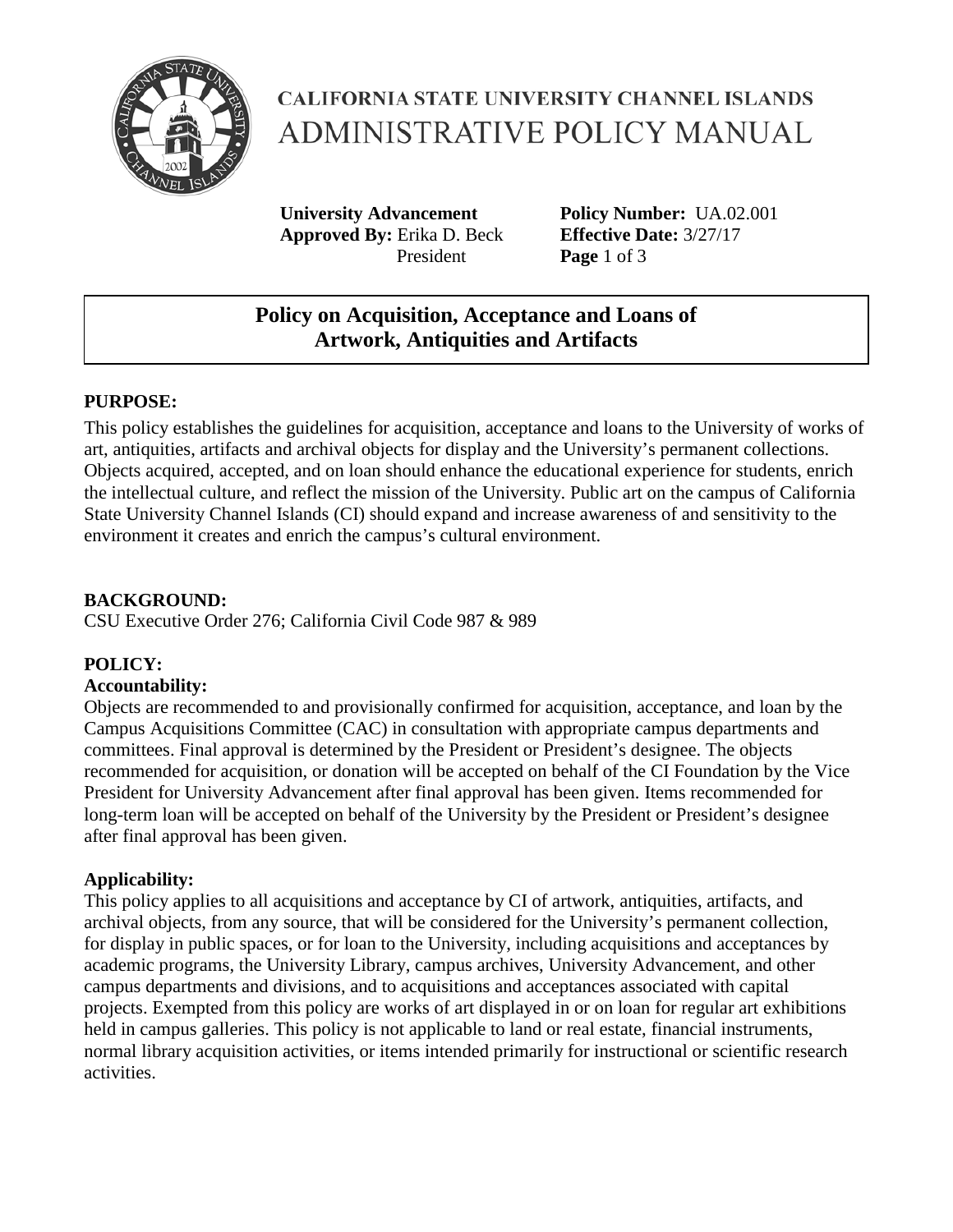

# **CALIFORNIA STATE UNIVERSITY CHANNEL ISLANDS** ADMINISTRATIVE POLICY MANUAL

**University Advancement Policy Number:** UA.02.001 **Approved By:** Erika D. Beck **Effective Date:** 3/27/17 President **Page** 2 of 3

## **Policy on Acquisition, Acceptance and Loans of Artwork, Antiquities and Artifacts**

#### **Definition(s)**:

Artwork: Paintings, prints, sculptures, drawings, photographs, digital and multimedia works, and environmental installations including individual memorials. For the purposes of short-term loans, the term artwork also includes limited-term site-specific installations and projects with a participatory component.

Antiquities: Objects or relics from ancient times.

Artifacts: Documents and objects of archeological or historical interest.

Archival Object: Any item or collection of items deemed important for historical, research, or cultural reasons. Archival objects include paper books, manuscripts, journals or magazines, graphic images, audio or video clips, images of text pages, and electronic transcriptions of text. Objects may be physical examples or digital surrogates.

Public Space: Any interior or exterior area that is open for students, visitors, or employees to enter during regular business hours. These areas include, though are not limited to, walls, hallways, corridors, lobbies, conference rooms, courtyards, fences, the University library, and all other University building or property owned or controlled by the University, but excluding University Glen and Town Center property. Exempted from this policy are individual or shared offices, classrooms, studios, dedicated arts buildings (e.g., Napa Hall, Topanga Hall), and student dormitory rooms.

### **Text:**

.

It is the policy of California State University Channel Islands (CI) that the acquisition or acceptance of artwork, antiquities, artifacts and archival objects (collectively referred to as objects) for display in public spaces or entry into the University's permanent collections, either permanently or on loan for a period of more than 10 months or one academic year will be based upon the assessment of specified criteria as determined by CI and the CSU Chancellor's Office and as specified in the Procedures for Acquisition, Loans to the University, and Deaccession document. The authority to commission works on behalf of CI and/or the CI Foundation resides solely with the University President.